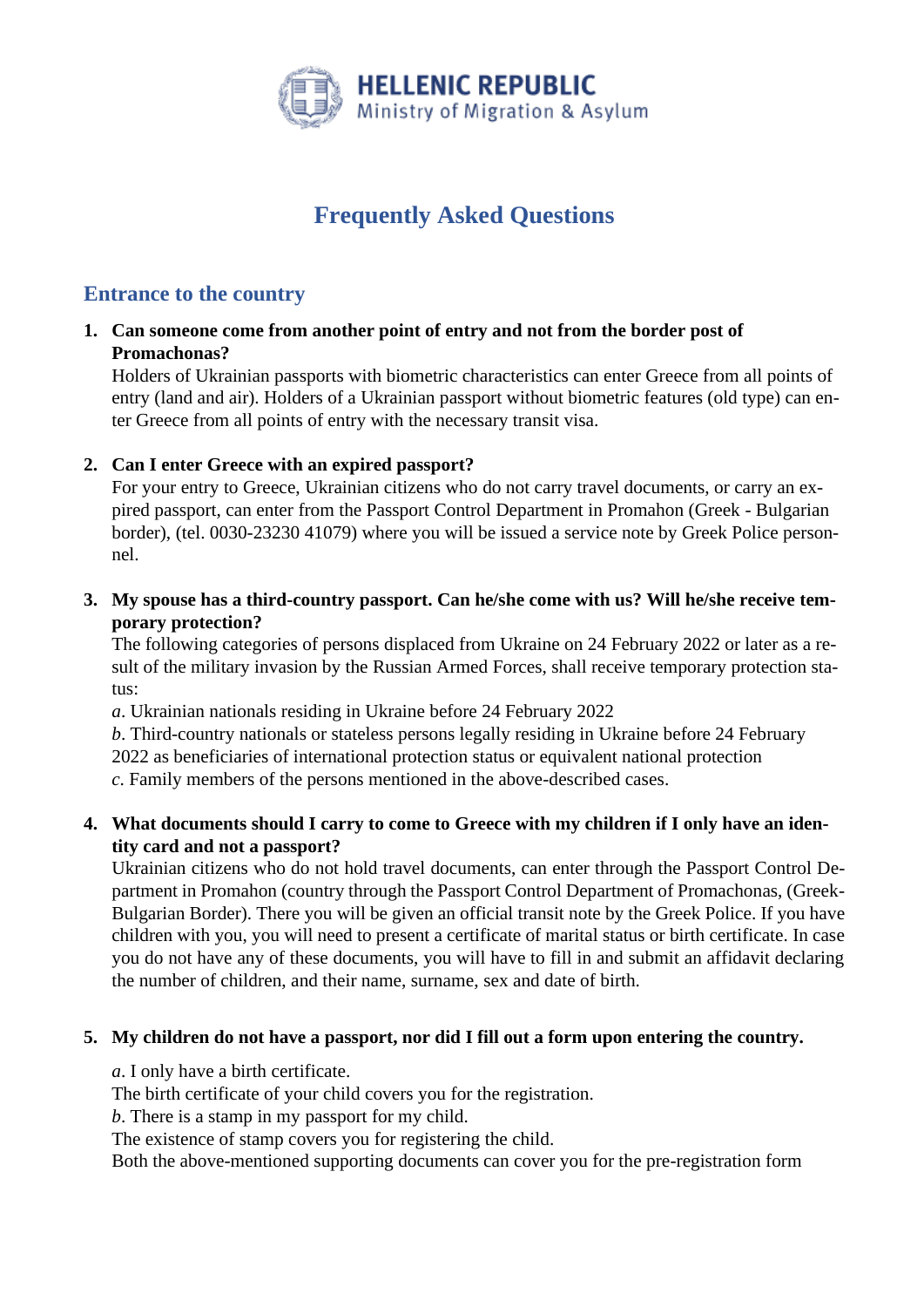#### **6. How can I come from Ukraine? Do you provide free transfer in Greece?**

The Greek Government does not provide any means of transport for your departure from your country, you must come by your own means.

#### **7. I do not have an entry stamp in the country. What applies?**

From 24 February onwards, the date of arrival to the first country of entry to the Schengen Area applies. In case you entered Greece through the airport, and you still have your airline tickets, they are also considered proof of entry into the country.

#### **8. Does the Asylum Service transport refugees from entry points?**

No. The Greek authorities do not undertake the movement of displaced persons entering from the points of entry into the country.

#### **9. I travel with my pet. Will I have a problem entering Greece?**

The Greek authorities will make sure that you are provided with every possible facility for the safe entry of your pets into the country. It would be helpful to show the animal health certificate.

### **About the possibility of staying in Greece**

#### **1. What applies to people who came to Greece from November 26 onwards.**

You are eligible for temporary protection status.

#### **2. What applies to people who came to Greece before November 26.**

You have the right to apply for asylum. If there has been a previous application and you received a negative decision, you have the right to lodge a subsequent application.

#### **3. I have a residence permit**

If you meet the conditions, you can renew it. If you do not meet them, you can apply for asylum.

### **4. I had a residence permit for investment activity / special purpose. Am I entitled temporary protection**

If you have been displaced on the critical dates (from 26.11 onwards) then you are entitled for temporary protection.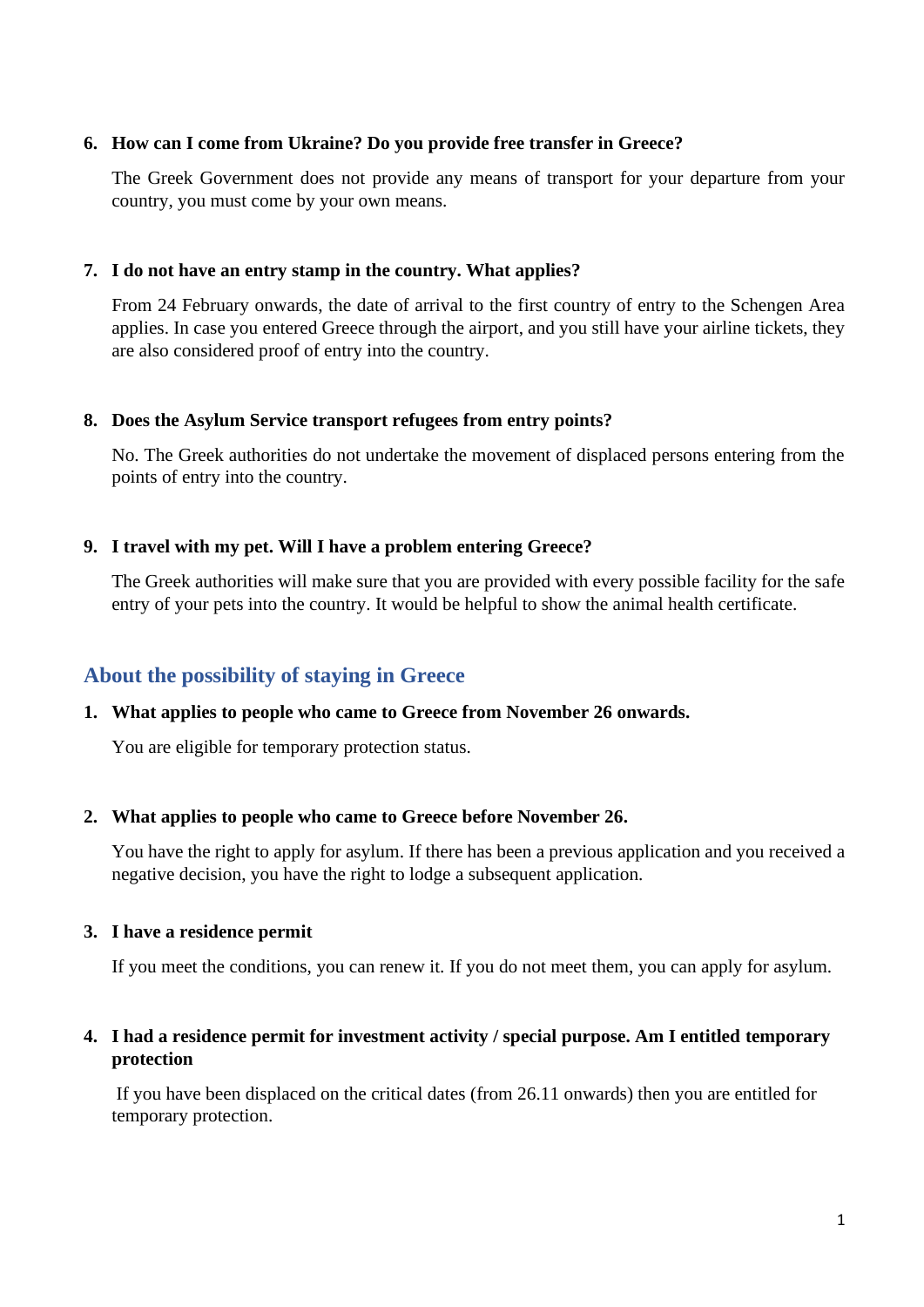**5. I am Greek and I came with my wife who is Ukrainian. What is the procedure for her stay in Greece?**

You will be referred to legal immigration procedures.

### **6. What must one do in order to stay permanently in Greece?**

On the website of the Ministry of Migration and Asylum you can find information on the categories of residence permits of third country nationals, as well as the required documents [\(https://migration.gov.gr/migration-policy/metanasteusi-stin-ellada/katigories-adeion-diamo](https://migration.gov.gr/migration-policy/metanasteusi-stin-ellada/katigories-adeion-diamonis-politon-triton-choron-dikaiologitika/)[nis-politon-triton-choron-dikaiologitika/](https://migration.gov.gr/migration-policy/metanasteusi-stin-ellada/katigories-adeion-diamonis-politon-triton-choron-dikaiologitika/) ).

The temporary protection status that you will receive according to the required procedures automatically, after your entry in Greece, covers your legal residence in Greece for at least one year.

**7. Ukrainian citizens working as sailors who left Ukraine before 24/2/2022 and were at sea at the beginning of the invasion. Are they entitled to temporary protection?**

They are clearly beneficiaries of temporary protection, as they could not return.

## **Procedure for applying for temporary protection**

#### **1. What options do I have after coming to Greece?**

*a*. If you belong to one of the following categories you are entitled to a Temporary Protection status:

- Ukrainian citizens residing in Ukraine before 24 February 2022.

-Third-country nationals (outside Ukraine) or stateless persons legally residing in Ukraine before 24 February 2022 as beneficiaries of international protection status or equivalent national protection.

- Family members of the above, if the family already existed and resided in Ukraine before 24 February 2022, and in any case before the displacement, regardless of whether any of these members are third-country nationals or could return to the country origin under safe and stable conditions.

- Persons of the above categories who were not in Ukraine since 26/11/2021.

*b*. If you do not belong to one of the above categories you can apply for international protection (asylum).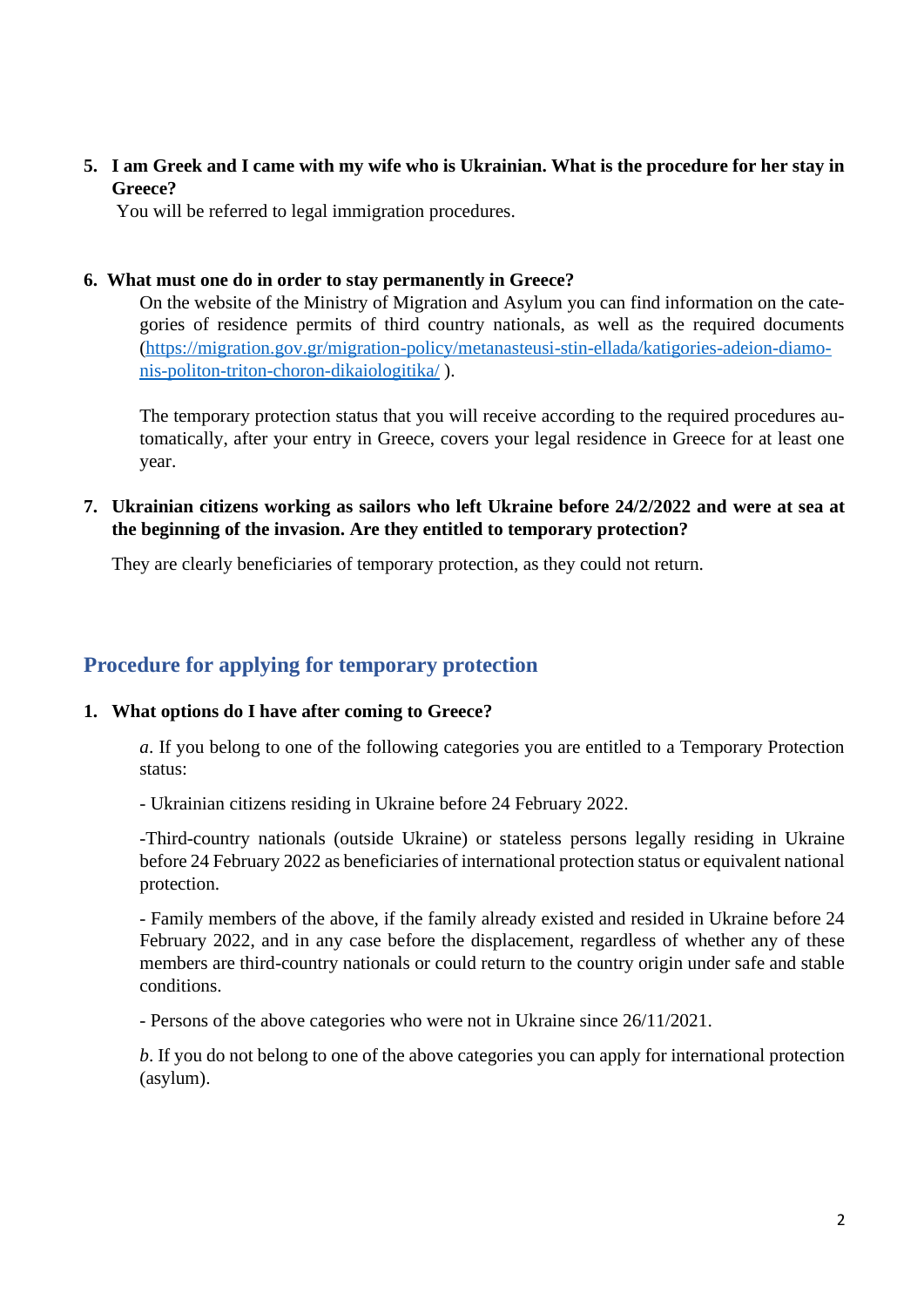### **2. How do I apply for temporary protection?**

Access the website of the ministry through: migration.gov.gr, select a language, click on the eservices on the top right and select the application for temporary protection. Log in with your email and submit your application.

\* If you have already entered your personal details, it does not allow you to re-enter them.

\*\* If the process cannot be completed, you have not filled in all the required fields.

### **3. I want to change my appointment / I lost my appointment. How do I plan for a new one?** For any issue regarding your appointment, you should send an email to [tp](mailto:tp-support@migration.gov.gr)[support@migration.gov.gr.](mailto:tp-support@migration.gov.gr)

### **4. At which Regional Offices of the Asylum Service can someone make an appointment? What is the process?**

Since 28/03/2022, on the website of the Ministry of Migration and Asylum, [\(https://apps.migration.gov.gr/temporary-protection/?lang=gr\)](https://apps.migration.gov.gr/temporary-protection/?lang=gr) there is a special selfregistration platform, through which you will be able, by filling in your personal details, to schedule an appointment (date and time of arrival), at the four Regional Offices of the Asylum Service, namely:

1. Regional Asylum Office of Attica, 2 P. Kanellopoulou Street, ZIP 101 77, Athens

2. Regional Asylum Office of Alimos, 6 Dodekanissou, IOM building, ZIP 17456, Athens

3. Regional Asylum Office of Thessaloniki, 5 Pontou Street - Lachanagoras area, ZIP 54628 Kalochori Thessaloniki,

4. Regional Asylum Office of Patra, 92 Kapodistriou & Panachaikou Street - ZIP 26224 Street, Patra

5. Regional Asylum Office of Crete, Ifaistoi and Elefthernis Streets, Heraklion, ZIP 713 03

### **5. I live in the Dodecanese. I cannot travel to Athens / Crete for an appointment. What can I do?**

A) If you have pre-registered and have booked an appointment for Athens / Crete, you don't need to go to your appointment.

B) If you have not pre-registered, you don't need to do it.

Please let us know of all the names of the interested parties for temporary protection and you will be contacted to book an appointment.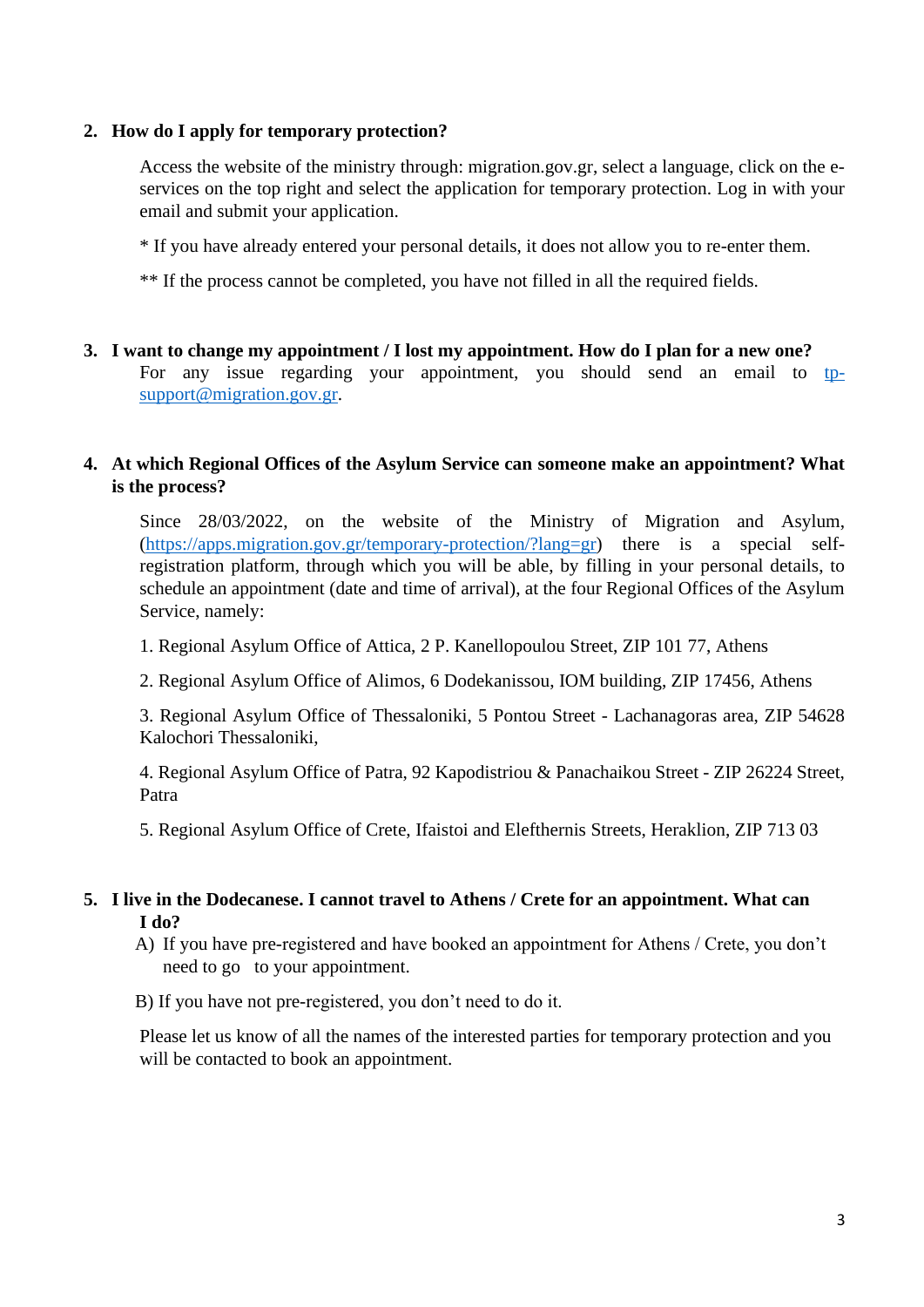#### **6. Is there any time limit for my stay in Greece?**

The maximum length of stay from your crossing at land or air border in Greece, is 90 days. When you receive the temporary protection status, you will have the right to stay for one (1) year and get access to work and medical care in accordance with Directive 2001/55 of the Council of the European Union, which was incorporated by Presidential Decree 80/2006 into Greek law.

### **7. I have not received a response e-mail regarding my appointment at the Asylum Service. Why;**

Did you request a receipt? If so, please check your spam email. If you did not request a receipt, you will need to log in again and log in to Support. In your saved application you will request a receipt.

### **8. What about the case of minor children who have a birth certificate from Ukraine or there is a stamp in the parent's passport, and for this reason they cannot complete the pre-registration by adding a member?**

You cannot use a birth certificate for your registration. You can use another member's passport or service note.

#### **9. Can a member be added in the submitted application for Temporary Protection?**

No. It is possible however, to register the additional member without an appointment when you arrive at the service point, provided that the relevant conditions are met and especially if the family or kinship can be proved.

### **10. Can an application for temporary protection be submitted in Ukraine before the person of concern enters Greece?**

No. The application for temporary protection can be made only after entering Greece, exclusively in person by the individual concerned and not through a representative or otherwise authorized person.

### **11. Is the 90-day stay cumulatively calculated upon entry in any Schengen area country or in each country separately?**

The 90-day deadline applies only to the country in which you are considered to reside. Therefore, it starts upon your entry in Greece and stops when you leave. Please note that this deadline expires once you apply for, and receive temporary protection status. From that moment on, you will have the right to stay in Greece for at least one year.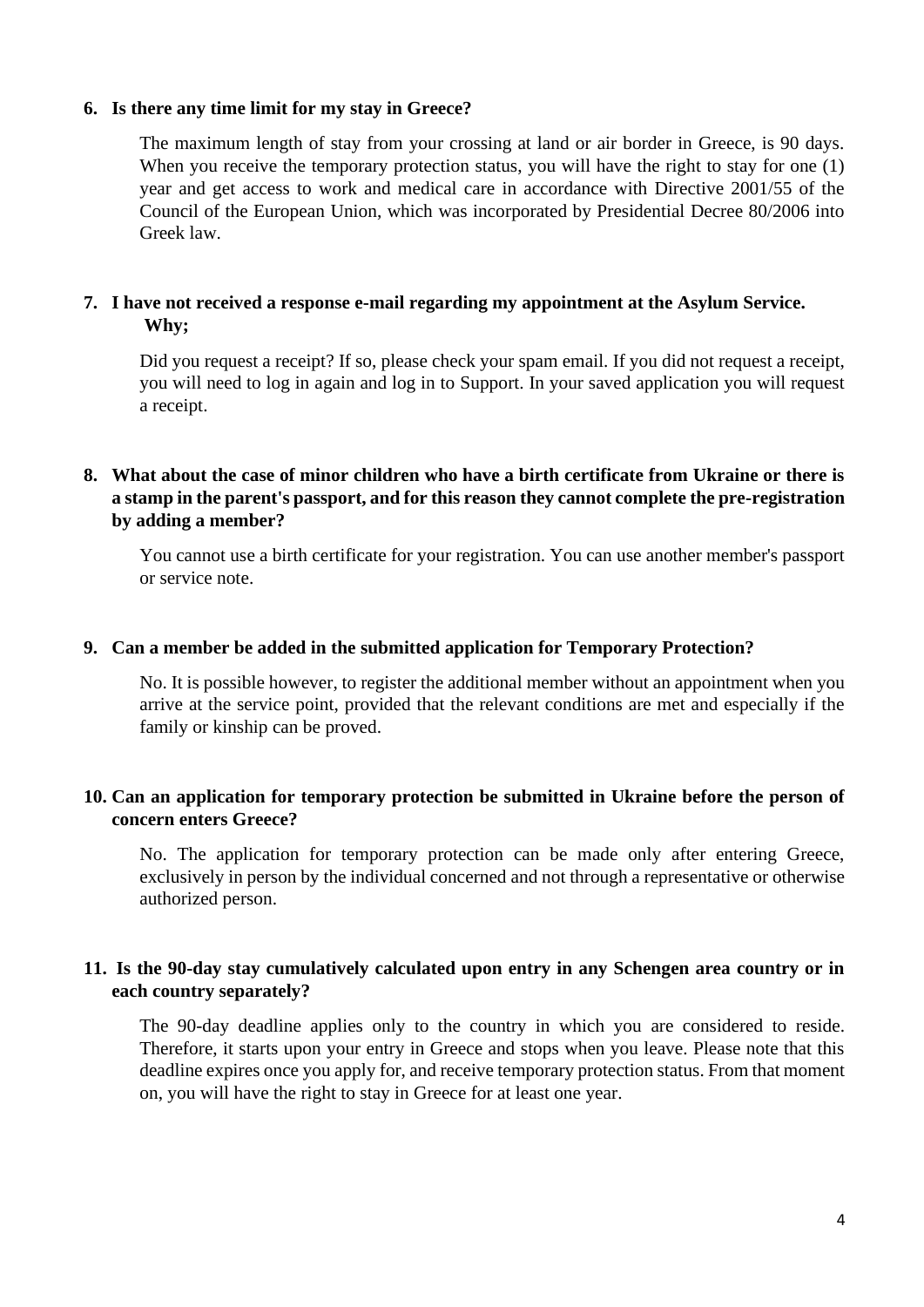### **12. Will my Ukrainian passport be kept in the Asylum Service when I apply for temporary protection? Will I be issued a travel document?**

No, the Asylum Service will not keep your passport when issuing you the temporary protection card, nor will you be issued another travel document.

### **13. If I have recently arrived to Greece and 90 days have passed without me being granted temporary protection or asylum, will I be deported?**

No, the Greek authorities will not deport you. You will be able to apply for temporary protection status before the expiration of 90 days from your entry to Greece (if you have entered from February 24th and later).

## **Health**

#### **1. How will I get medical care before receiving temporary protection?**

With the presentation of your passport or the relevant service note from the Greek Police that you received upon your arrival in Greece, you have access to medical and nursing care in all public hospitals, nursing homes, municipal clinics, primary health care facilities, and Rehabilitation and Social Care Units for prescribing medicine, therapeutic operations and diagnostic examinations (circular of the Ministry of Health, Α.Π. Γ2δ / Γ.Π.οικ.17033, ΑΔΑ: 6ΥΟ0465ΦΥΟ-7ΕΕ). For your convenience and the best quality service provided by the medical staff, please make sure, if you have the opportunity, to be accompanied by someone who speaks Greek or English.

#### **2. Regarding the prescription of drugs**

You are advised to visit the social services office of each hospital. For any issues, please call the Ukrainian helpline.

#### **3. How do I start/complete the COVID vaccination?**

You have the right to start or complete your vaccination free of charge at any vaccination center within the country, after receiving the special temporary protection card that will be given to you by the Asylum Service and which will indicate your AMKA (Social Security Registration Number).

#### **4. How can I get the covid jab? Will I need to enrol through Taxis?**

This needs to be determined. Website will be updated accordingly.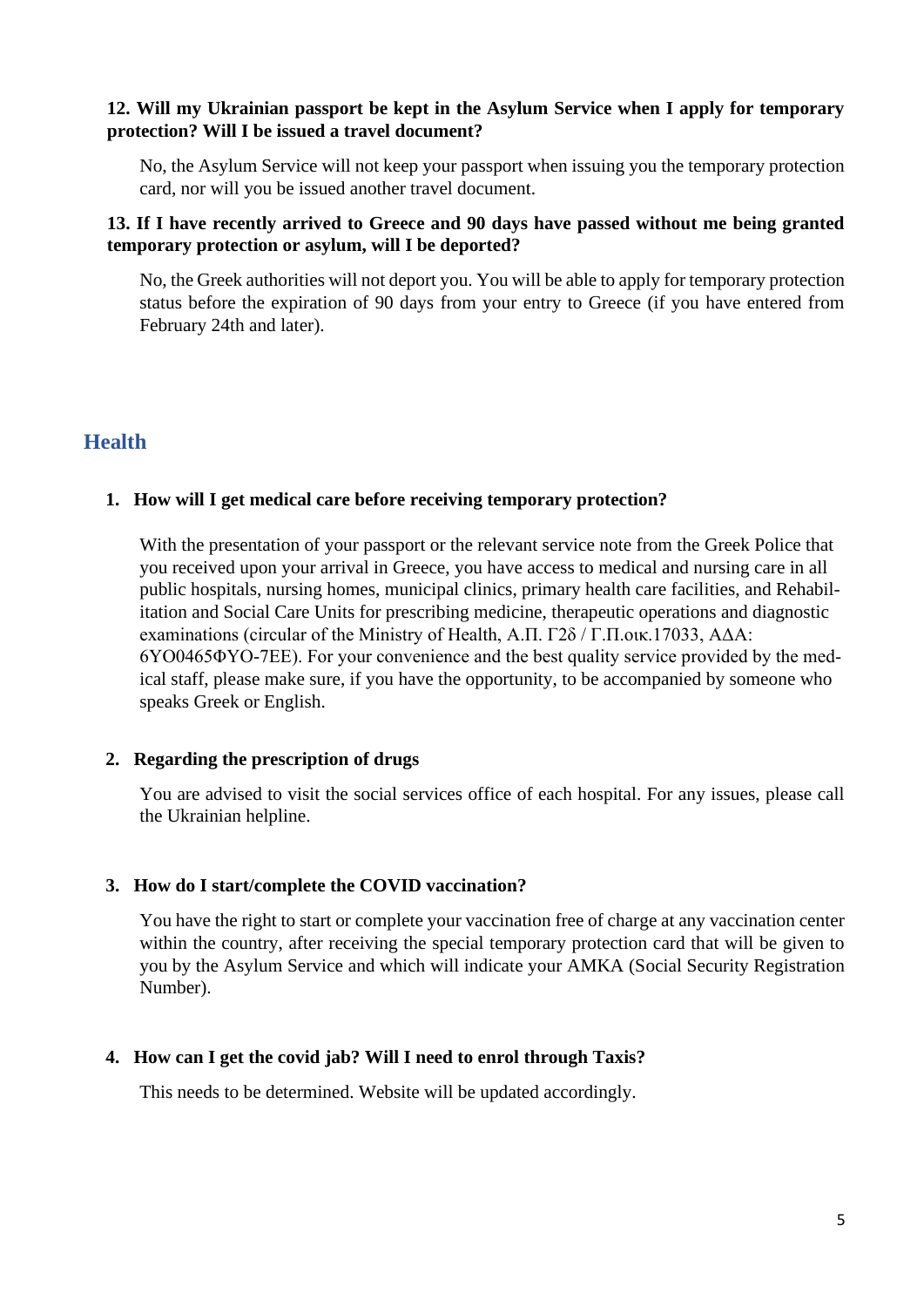### **5. In order to be able to get the jab I obtained a temporary Social Security Number (P.A.M.K.A.) from a Citizens' Service Centre (K.E.P).**

When you go for the physical verification, you will need to have with you the temporary social security number (P.A.M.K.A) and to inform the registrar.

### **Access to benefits**

1. **When will the VAT number (AFM) and Social Security Number (AMKA) be activated?**

Once temporary protection is granted, AFM and AMKA are immediately activated.

#### **2. How are the taxisnet codes activated after I get the AFM (VAT) number?**

You need to register to myAADE, where you will only need to fill in the required fields. Then you will have to physically go to the Tax Office where you belong based on the address you have given in the temporary protection, where you will be given a key number and consequently your personal taxisnet codes. For your convenience, it is recommended that you are accompanied by someone who can speak Greek or English.

#### **3.Where can I go to fulfil my personal needs?**

You can visit Schisto Accommodation Facility, which is located in Perama, Attica. If you are outside Attica, your needs will need to be recorded over the phone.

#### **4.I am on the move, and I have nowhere to stay. What can I do?**

You will need to inform the telephone operator with your details (name, surname, location, phone number) and the relevant department will contact you directly.

#### **5. Am I eligible for a cash allowance?**

For the time being, there is no provision for cash allowance in Greece.

### **6. How can the VAT (AFM) certificate be issued, as it is necessary for various uses (work, renting an apartment etc.) and its indication on the temporary protection card is not enough?**

The holder of an AFM number can very easily receive a certificate of their AFM number by following the guidelines at<https://www.aade.gr/sites/default/files/2021-09/D210.pdf>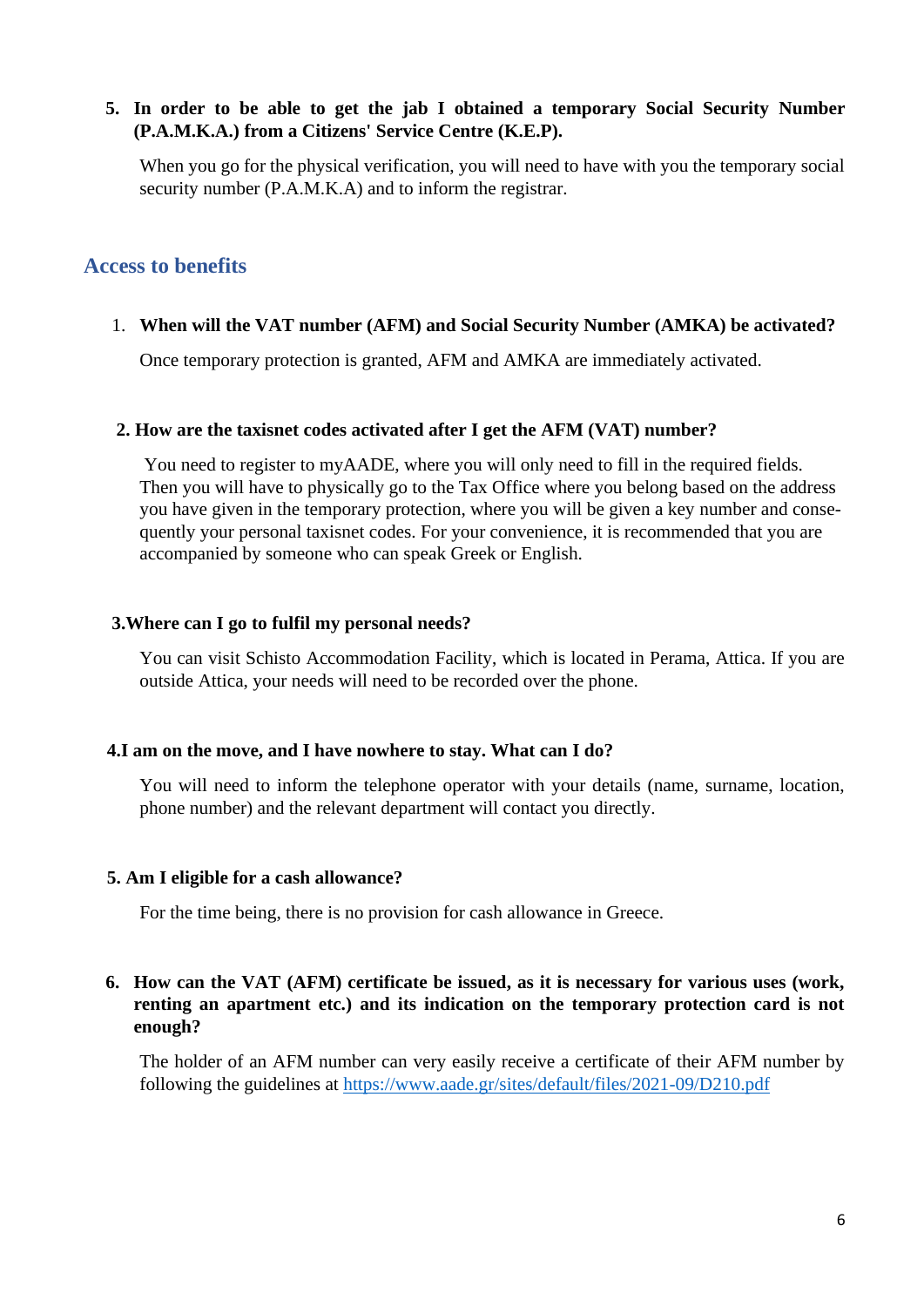### **7. There are cases of children over 15 years of age, who are accompanied by their families and who wish to work, but do not have an AFM number since this was granted to their parents. What procedure should they follow?**

According to the Standard Operating Procedures, AFM issuance is currently possible for persons over 18 years of age and unaccompanied minors over 15 years of age.

### **8. There was a typo on my temporary protection card. What can I do?**

Please e-mail [ukraine@migration.gr](mailto:ukraine@migration.gr)

## **Accommodation**

#### 1. **How can I start the process of getting an accommodation? How will I be informed?**

After filling out the form on the website migration.gov.gr/accommodation, you will receive an immediate reply by email. For any information related to housing, the relevant department will get back to you.

#### 2. **Will I receive accommodation and food?**

Yes. In order to be able to help you, please fill in the form that you will find at: https://migration.gov.gr/accomodation-ukraine/

The Ministry of Migration and Asylum will immediately provide you with accommodation and food in its accommodation facilities. To facilitate and expedite your housing process, please include in your request the number of family members, their names, gender and age, as well as any special needs (vulnerabilities) (serious illness, disability, pregnancy).

#### 3. **Where can I stay upon arrival to Greece?**

Short-term hospitality is offered in the Accommodation Facility of Sintiki in Serres. In case you enter Greece from Promachonas there is an information kiosk which can provide all the necessary information and take you to the facility. If you would like to be provided with longterm accommodation you can fill out the form at the following link <https://migration.gov.gr/accomodation-ukraine/> . The Ministry of Migration and Asylum will provide you accommodation in the Accommodation Facilities of Serres (North Greece) and Elefsina (South Greece) immediately.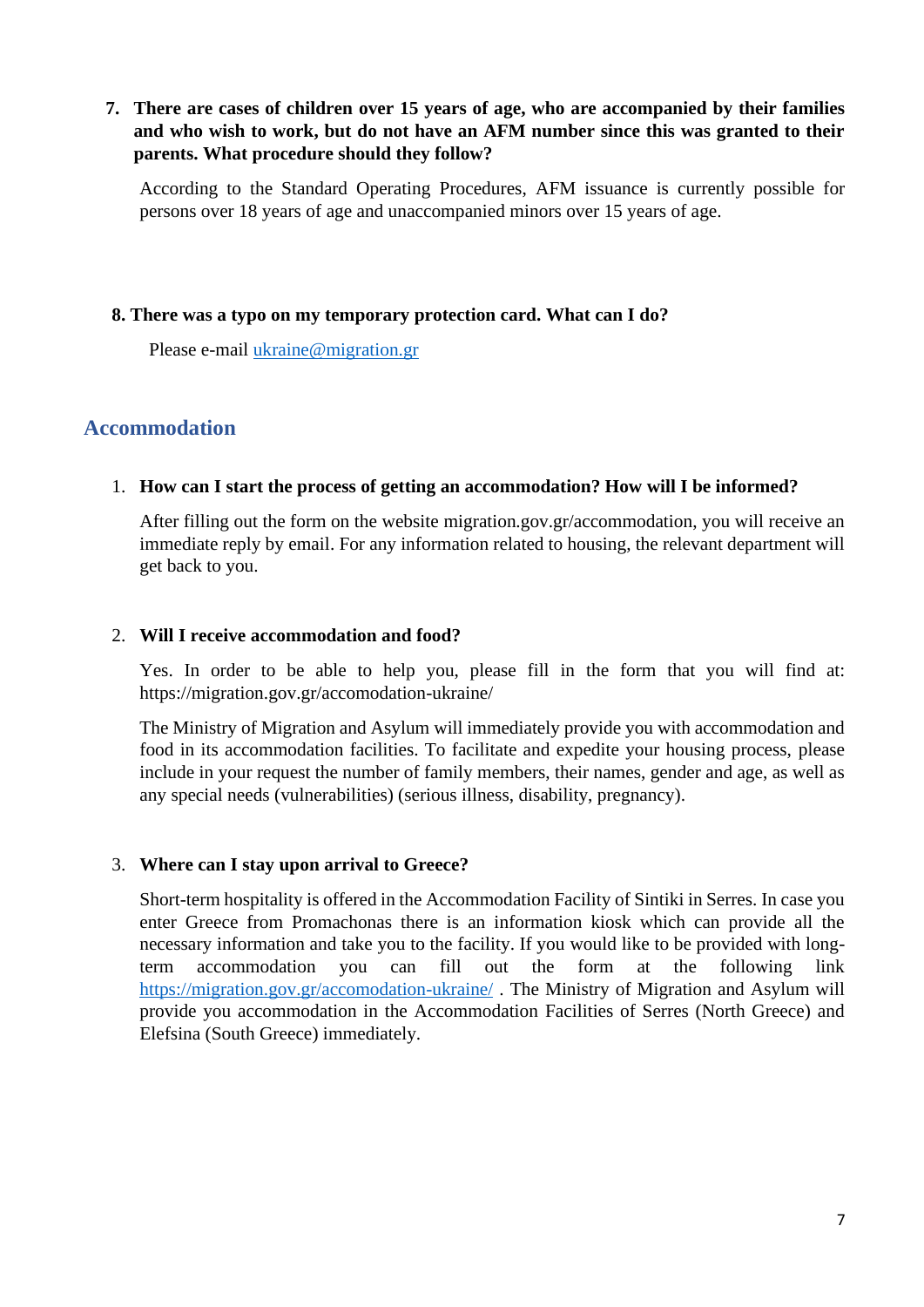## **Education**

#### **How can I get my child enrolled in School?**

Your child can be enrolled in the school of your neighbourhood. For any issues regarding the enrolment please contact the Ukrainian helpline.

## **Car use**

### 1. **I did not have the time to issue a green card, before my departure. Can I use my car in Greece? / Am I provided with a car insurance?**

Driving your car is allowed for a period of 6 months from the date of entry into the country.

For further information, you can contact the traffic police and the Ministry of Infrastructure and Transport. A car insurance is not provided, as in Greece it is done privately.

### 2. **I have come to Greece by my car. For how long can I move freely (without paying for road / circulation tax)? Is my driver's license valid and accepted in your country?**

- For a 6-month period after your entry in the country, you may move freely with your vehicle. However, during this period you will be informed about the procedure of extension.

- Driving licenses issued in Ukraine are accepted for driving throughout Greece (Greece and Ukraine are parties to the Vienna Convention on Road Traffic).

## **Unaccompanied Minors**

### **1. What is the procedure for obtaining permission for children (nephews and nieces) from Ukraine, to stay in Greece as long as necessary, with their parents remaining in Ukraine?**

If the children enter the country unaccompanied, then the National Mechanism for Detection and Protection of Unaccompanied Minors of the Ministry of Migration and Asylum is activated, for the transfer of children to special emergency accommodation facilities and then the identification procedure is followed (if identification is required). For more information you can call: 0030 2132128888 (24 hour line), send an e-mail to [tracing@migration.gov.gr](mailto:tracing@migration.gov.gr)

## **Donations**

### **I want to offer clothes and accommodation to refugees.**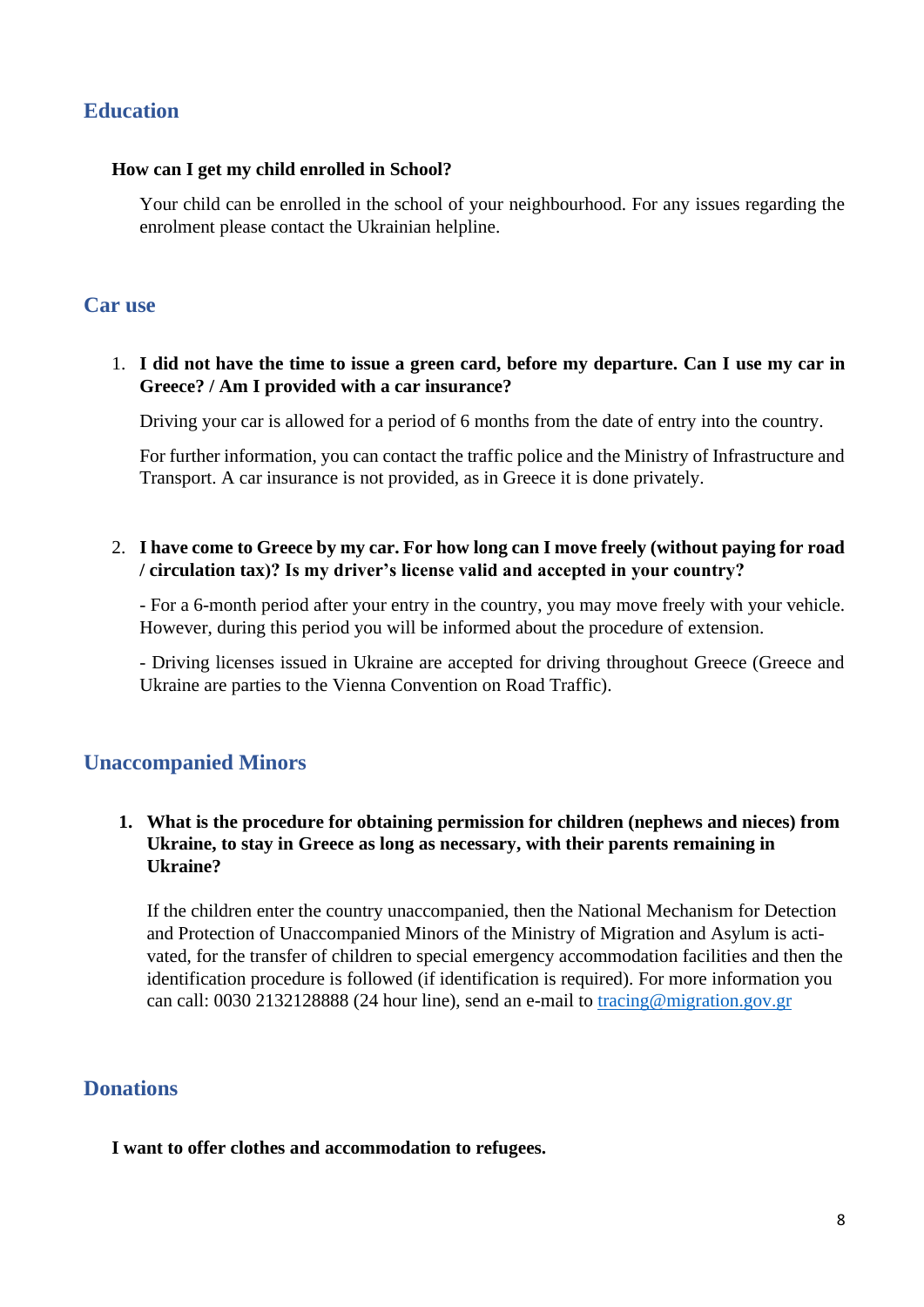You can express your interest in offering assistance to displaced persons from Ukraine by filling out the special form that can be found at the link https://migration.gov.gr/helpukraine/ of the Ministry of Migration and Asylum.

## **Exiting the country**

### **1. How can I travel in another country?**

Since you have a passport, you can travel in any country within the EU. For information regarding your passport, you should contact the Embassy of Ukraine.

For information related to traveling to another country, you should contact the authorities of that country.

IMPORTANT! Temporary protection is not a travel document.

### **2. I am thinking of exhausting the 90 days, because I want to go back to Ukraine, when the war is over. Can I?**

We recommend that you apply and receive the temporary protection status, to gain access to the benefits provided by the Greek State and to be able to remain legally in Greece. Besides, your passport will not be kept, nor are you obliged to stay in the country.

### **3. Can I travel from e.g., Poland to Greece without a passport? I have already booked the tickets.**

If the country of exit and the airline allow you to travel, you will be permitted to enter Greece. There is no question of deporting you.

#### **4. Can I apply for temporary protection in two countries at the same time?**

No, you cannot. Since you apply for a second time in another country, your first application is automatically cancelled.

#### **5. When I receive temporary protection, will I be able to travel to other European countries?**

If you hold a passport, you will be able to travel. You can also stay in any city in Greece for as long as the temporary protection granted to you lasts.

### **6. When I receive temporary protection will I be able to travel to Ukraine and return to Greece, or will I have to stay in Greece until it expires?**